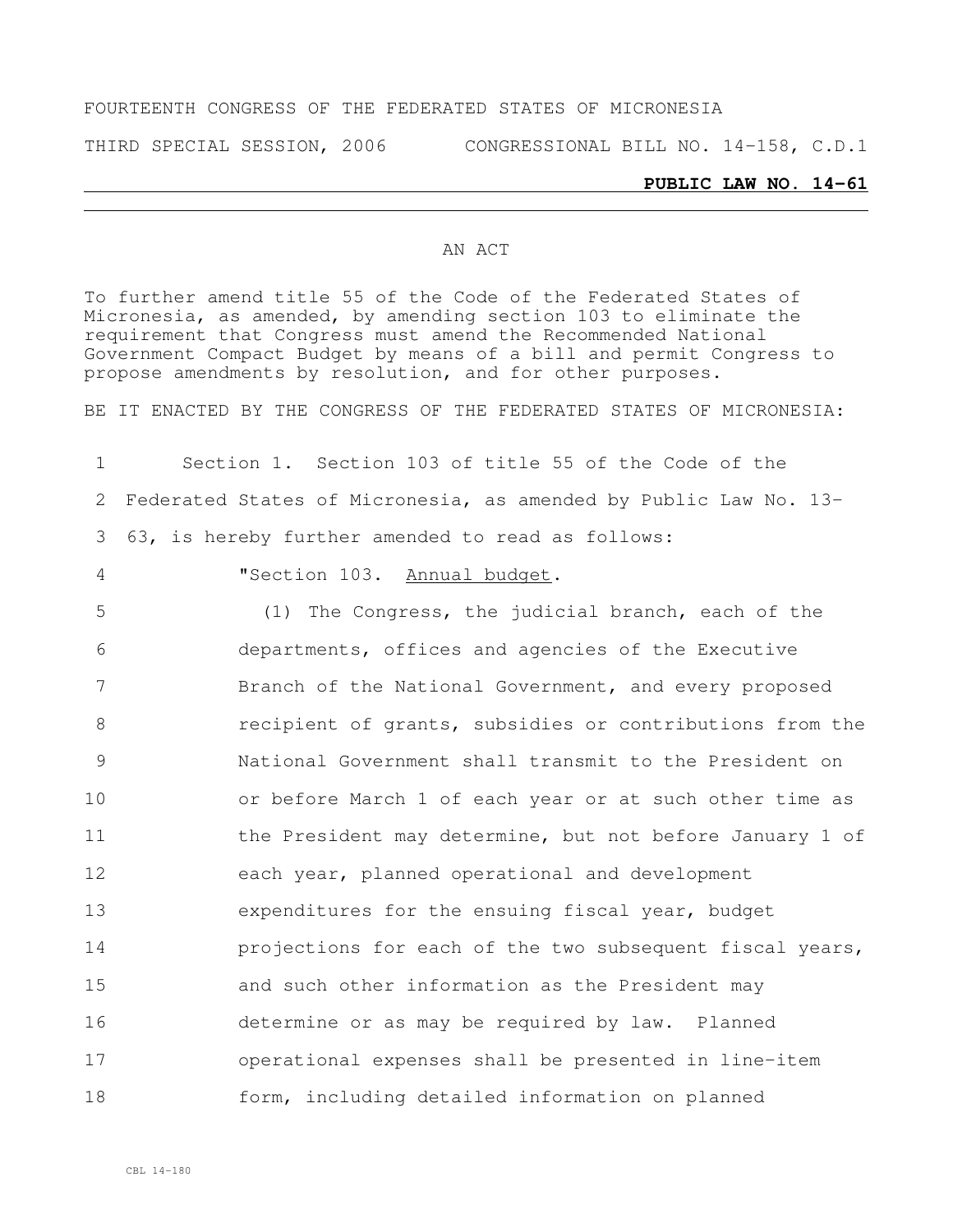expenditures for personnel, travel, contract services, fixed assets and other anticipated expenses. The Congress, the Judiciary Branch, and each department, office and agency of the Executive Branch shall transmit to the President, along with its proposed operational expenses for the ensuing fiscal year, a plan for the fiscal year, including an identification of its strategic goals, and a description of its planned accomplishments, for the fiscal year, related to each goal. The planned accomplishments shall, if possible, be expressed in numerical form so that actual **performance can be measured against the plan.** Congress, 13 the Judiciary Branch and the offices, agencies and departments of the National Government shall not be required to transmit performance-based budgets or other reports tying planned operational expenses to specific 17 tasks or objectives.

 (2) The President shall compile, without revision, the planned expenditures and budget projections received from each branch, department, office and agency of the National Government and from proposed recipients of grants, subsidies and contributions from the National Government into a proposed budget for the National Government (the 'Proposed Budget').

(3) No later than April 1 of each year, the

of 8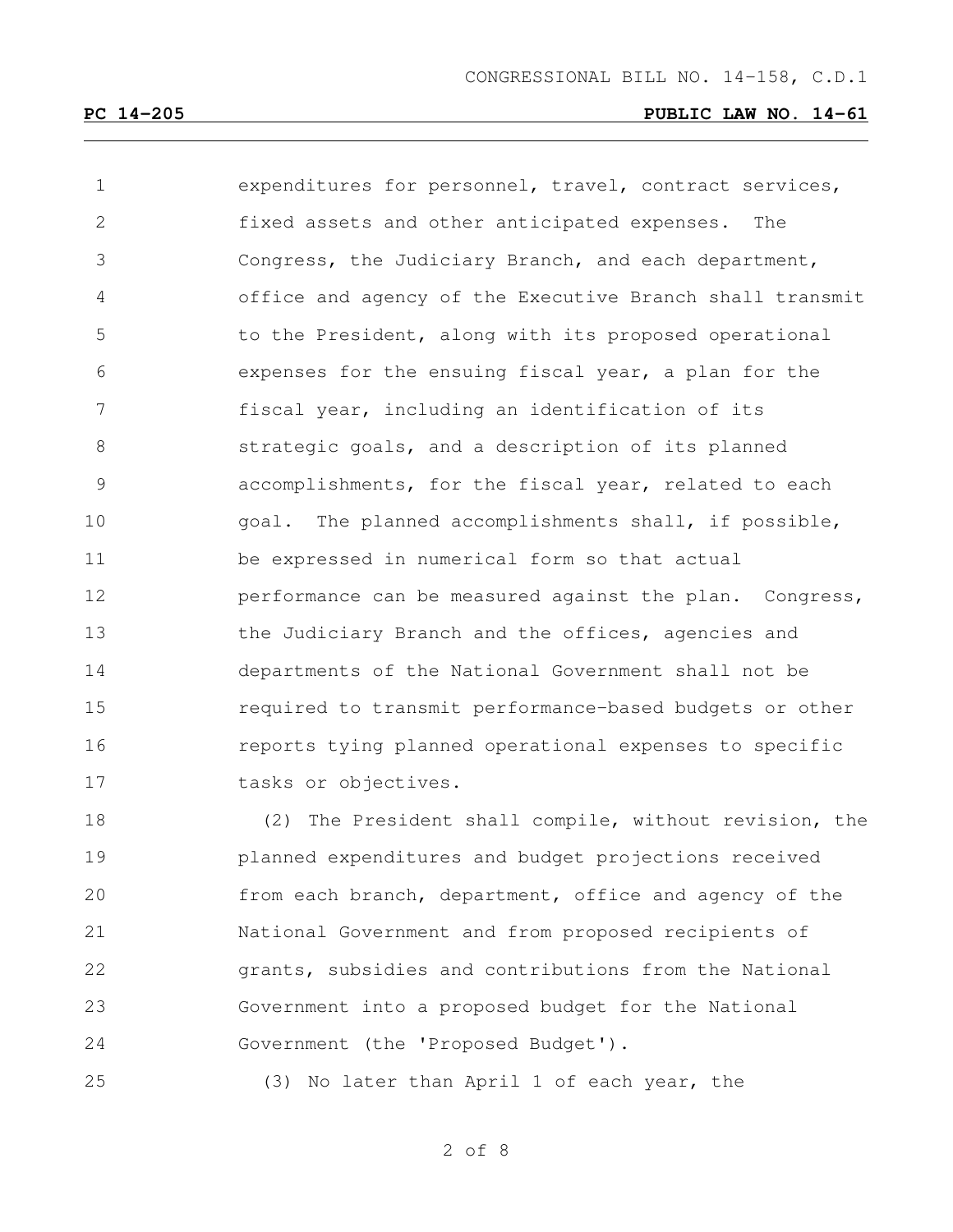President shall submit to the Congress the Proposed Budget for the National Government for the ensuing fiscal year. The Proposed Budget shall contain an operations budget and a development budget, and include planned expenditures for all sources of funds. Planned operational expenses shall be presented on a line-item basis. The President shall concurrently submit his recommendations regarding the Proposed Budget (the President's budget recommendations are herein referred to as the 'Recommended Budget'). The total Recommended Budget for the year shall not exceed the total of funds estimated to be available for that year. The Proposed Budget and Recommended Budget shall each set forth the following information in such form and detail as the 15 President may determine or as the Congress may require by law:

 (a) planned operational expenditures, including planned sources of funds, for each department and office 19 of the executive branch, Congress, the judicial branch, and agencies of the National Government other than agencies or entities which receive National Government appropriations on a subsidy, contribution, or grant basis, and operational budget projections for each of 24 the two subsequent fiscal years;

(b) planned development expenditures, including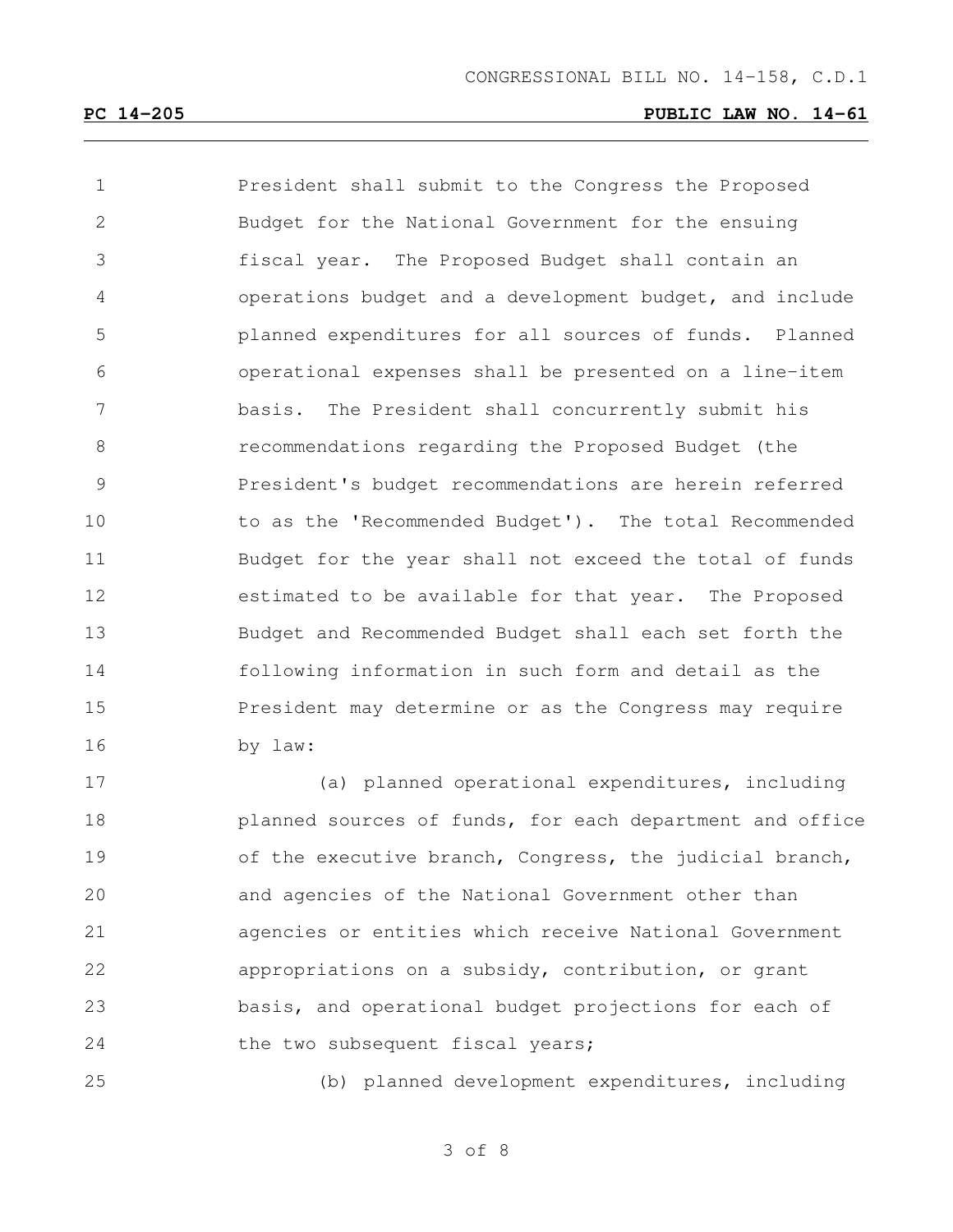planned sources of funds, for the ensuing fiscal year and development budget projections for each of the two subsequent fiscal years, with details of all development programs or projects to be funded or undertaken by the National Government in the ensuing fiscal year, relating such programs and projects to specific development goals and objectives set forth in the Development Plan of the Federated States of Micronesia, as prepared in accordance with the Compact and approved by the Congress, and identifying any amendments to the program and project listings contained in such plan; and

 (c) planned subsidies, contributions, or grants 13 for the ensuing fiscal year and projected subsidies, contributions, or grants for each of the two subsequent fiscal years, for the FSM Telecommunications Corporation, the College of Micronesia, international and regional organizations, and such other public and private entities as authorized by law.

 (4) The President shall submit along with the Proposed Budget and the Recommended Budget the following:

 (a) a budget message which shall include such supporting economic financial, statistical, program performance, and other information, data and recommendations as the President may determine are in

of 8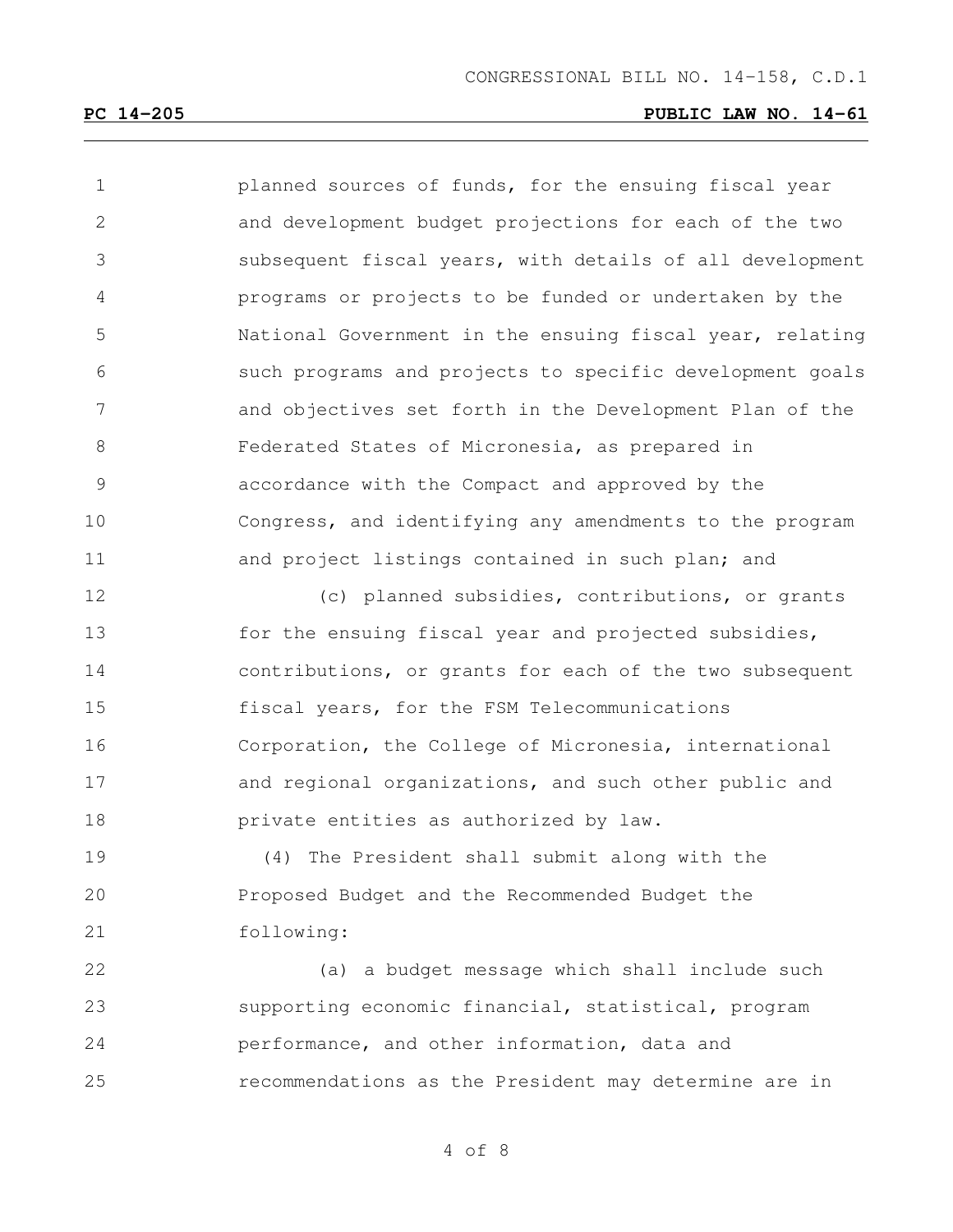1 the public interest; (b) proposed legislation to appropriate funds for the National Government during the ensuing fiscal year reflecting the amounts contained in the Recommended Budget and including all activities and outputs to be funded by Compact Sector Grants; (c) anticipated revenues and other money to be made available to the National Government from all sources in the ensuing fiscal year and each of the two subsequent fiscal years including, but not limited to, 11 taxes, fees, fines, interest income, revenue from fishing agreements, Compact financial assistance, United States Federal program assistance, foreign financial and 14 technical assistance, reimbursements, and loans; (d) the Recommended National Government Compact 16 Budget Request for the ensuing fiscal year; (e) statements of the balance of the General Fund and any special funds of the National Treasury for the fiscal year last concluded, including the actual revenue by source, all appropriations, and the obligations and expenditures pursuant to each appropriation; (f) statements of the projected balance of the General Fund and any special funds of the National Treasury for the fiscal year in progress including all appropriations, estimated revenues by source, and

of 8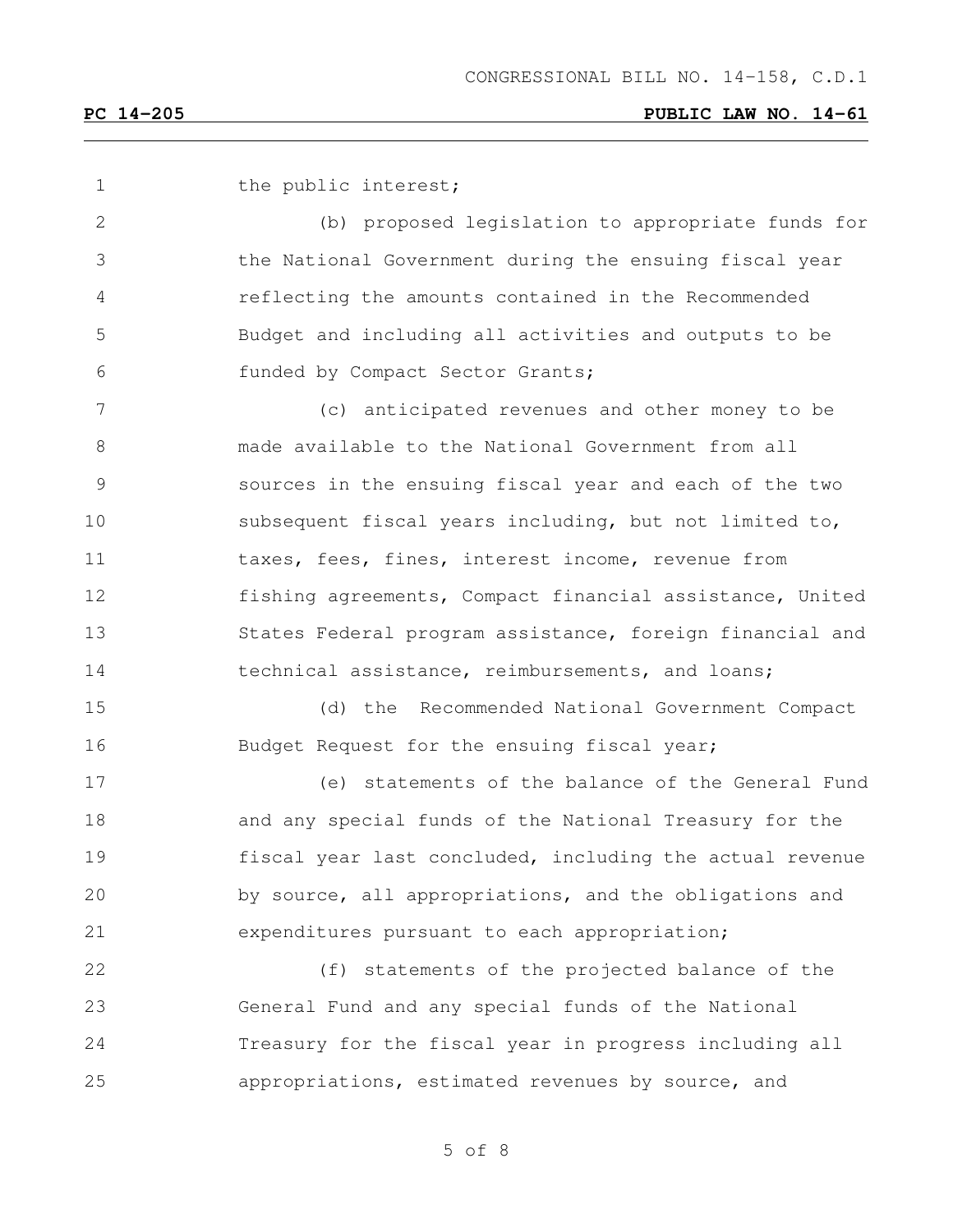# **PC 14-205 PUBLIC LAW NO. 14-61**

| $\mathbf 1$  | anticipated obligations. If the projected balance for    |
|--------------|----------------------------------------------------------|
| $\mathbf{2}$ | any fund indicates a deficit, recommendations as to how  |
| 3            | the deficiency is to be met;                             |
| 4            | (g) actual revenues received to date, by source,         |
| 5            | in the fiscal year in progress, and for the same period  |
| 6            | in the preceding year;                                   |
| 7            | (h) an analysis of major trends over the three           |
| 8            | years budgeted regarding funding sources, spending       |
| 9            | emphases, staffing levels, and program expansions and    |
| 10           | contractions; and                                        |
| 11           | (i) for the Judiciary Branch, the Congress, and          |
| 12           | each department, office and agency of the Executive      |
| 13           | Branch, a plan for the ensuing fiscal year, including an |
| 14           | identification of its strategic goals and its planned    |
| 15           | accomplishments for the fiscal year, such planned        |
| 16           | accomplishments to be expressed, if possible, in         |
| 17           | numerical form so that actual performance can be         |
| 18           | measured against the plan;                               |
| 19           | (j) such other financial information and data as         |
| 20           | may be necessary or desirable in order to make known in  |
| 21           | reasonable and practicable detail the financial          |
| 22           | condition of the National Government.                    |
| 23           | (5) Congress may, on or before May 30 of each year,      |
| 24           | either:                                                  |
| 25           | (a) by resolution, authorize the President to            |
|              |                                                          |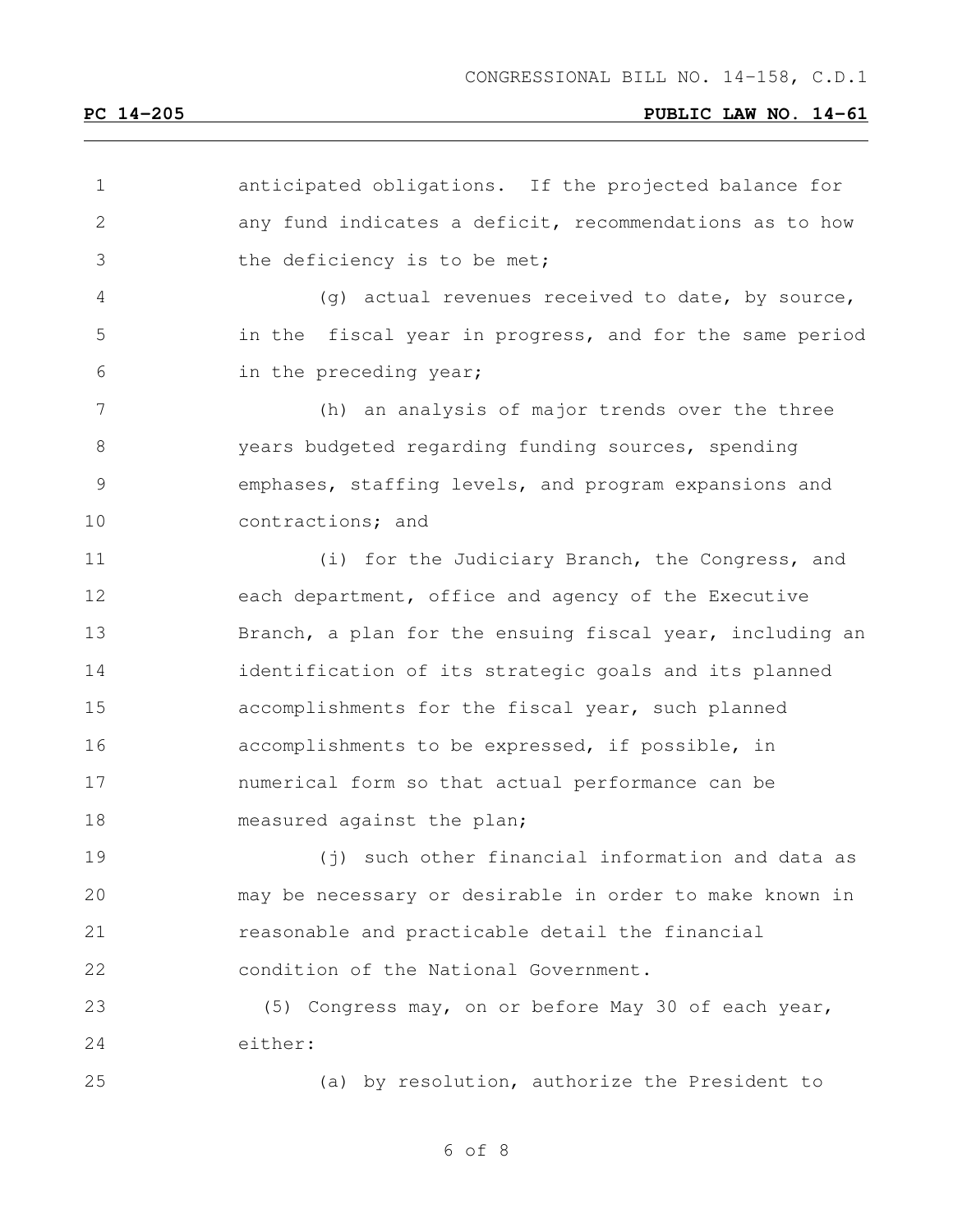# **PC 14-205 PUBLIC LAW NO. 14-61**

| $\mathbf 1$    | submit the Recommended National Government Compact       |
|----------------|----------------------------------------------------------|
| $\mathbf{2}$   | Budget Request to the United States under Article V of   |
| 3              | the Financial Procedures Agreement; or                   |
| 4              | (b) by resolution, recommend changes to the              |
| 5              | Recommended National Government Compact Budget Request   |
| 6              | in any respect consistent with the Compact.              |
| $7\phantom{.}$ | (6) The Recommended National Government Compact          |
| 8              | Budget shall be the National Government Compact Budget   |
| 9              | for the ensuing fiscal year for purposes of submittal    |
| 10             | to the United States under Article V of the Fiscal       |
| 11             | Procedures Agreement if:                                 |
| 12             | (a) Congress fails to take action with respect to        |
| 13             | the Recommended National Government Compact Budget       |
| 14             | Request on or before May 30; or                          |
| 15             | (b) Congress, by resolution, authorizes the              |
| 16             | President to submit the Recommended National Government  |
| 17             | Compact Budget to the United States;                     |
| 18             | (7) If, on or before May 30, Congress adopts a           |
| 19             | resolution recommending changes pursuant to paragraph    |
| 20             | 5(b) of this section, the National Government Compact    |
| 21             | Budget Request for submittal under Article V of the      |
| 22             | Fiscal Procedures Agreement should be in conformity with |
| 23             | the terms of that resolution."                           |
| 24             |                                                          |
| 25             |                                                          |
|                |                                                          |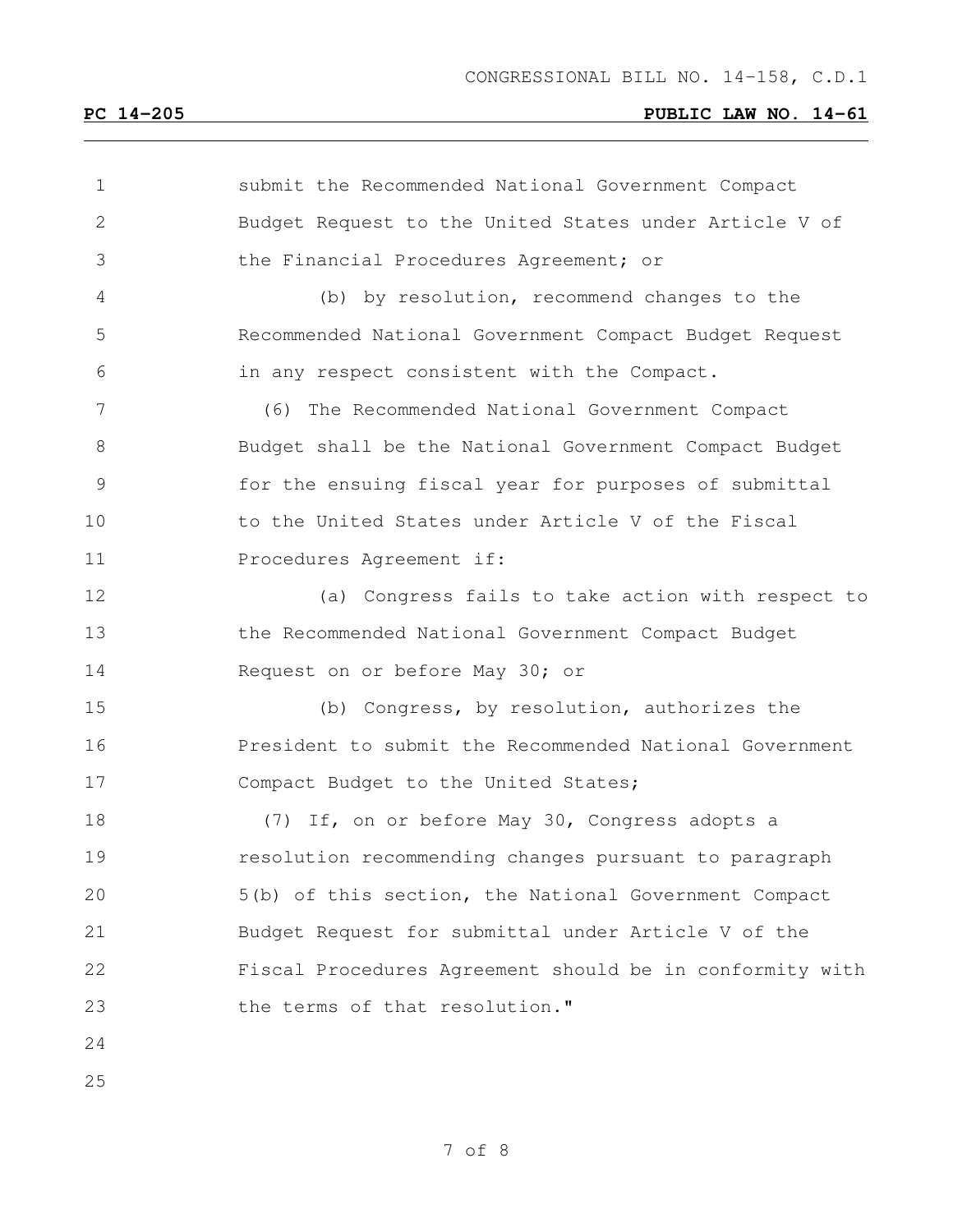| $\mathbf 1$    |                                                             |                                                           |
|----------------|-------------------------------------------------------------|-----------------------------------------------------------|
| $\overline{2}$ |                                                             |                                                           |
| 3              |                                                             | Section 2. This act shall become law upon approval by the |
| 4              | President of the Federated States of Micronesia or upon its |                                                           |
| 5              | becoming law without such approval.                         |                                                           |
| 6              |                                                             |                                                           |
| 7              |                                                             |                                                           |
| $8\,$          |                                                             |                                                           |
| $\mathcal{G}$  |                                                             | June 5 , 2006                                             |
| 10             |                                                             |                                                           |
| 11             |                                                             |                                                           |
| 12             |                                                             |                                                           |
| 13             |                                                             |                                                           |
| 14             |                                                             | /s/ Joseph J. Urusemal<br>Joseph J. Urusemal              |
| 15             |                                                             | President<br>Federated States of Micronesia               |
| 16             |                                                             |                                                           |
| 17             |                                                             |                                                           |
| 18             |                                                             |                                                           |
| 19             |                                                             |                                                           |
| 20             |                                                             |                                                           |
| 21             |                                                             |                                                           |
| 22             |                                                             |                                                           |
|                |                                                             |                                                           |
| 23             |                                                             |                                                           |
| 24<br>25       |                                                             |                                                           |